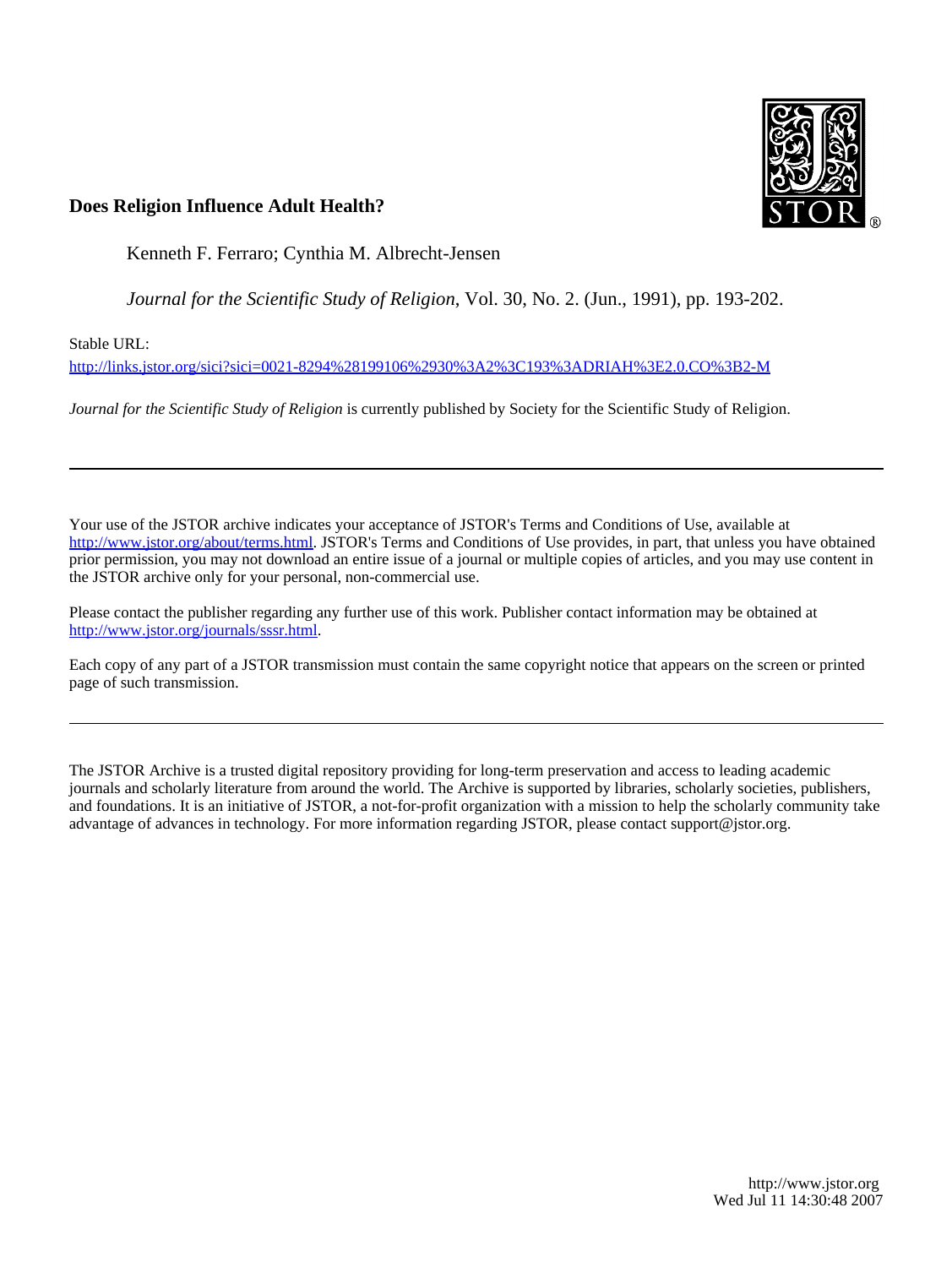## Research Note

# Does Religion Influence Adult Health?\*

KENNETH F. FERRAROt CYNTHIA M. ALBRECHT-JENSENt

> The effect of religion **on** health status was examined with a national sample of noninstitutionalized adults. Particular attention was given to assessing the effects of religious affiliation and religiosity - especially practice - on subjective health status. Respondents of **all** ages with a more conservative religious affiliation manifested poorer health than did those with a more liberal affiliation. However, higher levels of religious practice were positively associated with better health, regardless of age. The results show that religion may have both positive and negative effects on health, although in this research the positive effect was stronger.

#### INTRODUCTION

Religion has long been considered an important force in shaping social life. While the consequences of religion for morality and social organization have been the subject of much in the historical record and in the writings of pioneering social scientists, the effects of religion on personal health and wellbeing have more recently received considerable attention. Among the pioneering social scientists, Freud and Marx generally described religion's effect on human life and mental functioning as negative (e.g., for Freud, it was reflective of neurosis). By contrast, both Jung and Sorokin described religion's effects as beneficial to both personal wellbeing and social life (Koenig et al. 1988). This controversy as to whether religion has a positive, negative, or any effect on health and wellbeing in adulthood has continued in modern research literature.

Let us consider first the possibility that religion could be bad for one's health. Jarvis and Northcott (1987) have pointed out that religious involvement can produce adverse effects on health through ritual suicide (e.g., Jim Jones and The People's Temple),

*\*A more detailed version of this paper was originally prepared for presentation at the 1989 annual meeting of the Gerontological Society of America, Minneapolis, MN. The manuscript has been shortened appreciably for publication. Data were made available through the Interuniversity Consortium for Political and Social Research. The analysis and interpretation of the data presented are those of the authors. The authors appreciate the constructive comments of Floyd Bosshardt, David* **0.***Moberg, Gordon Streib, and the anonymous reviewers of an earlier version of this paper, and the word-processing assistance of Gloria Halsey and Candy Lawson. Please direct correspondence to the first author.* 

*?Kenneth F. Ferraro is an associate professor in the Department of Sociology and Anthropology, Purdue University, West Lafayette, IN47907-1365 Cynthia AlbrechtJensen is a youth minister at St. Elizabeth Seton Catholic Church, Naperville, IL.* 

**Q** *Journal for the Scientific Study of Religion, 1991, 30 12): 193-202* **193**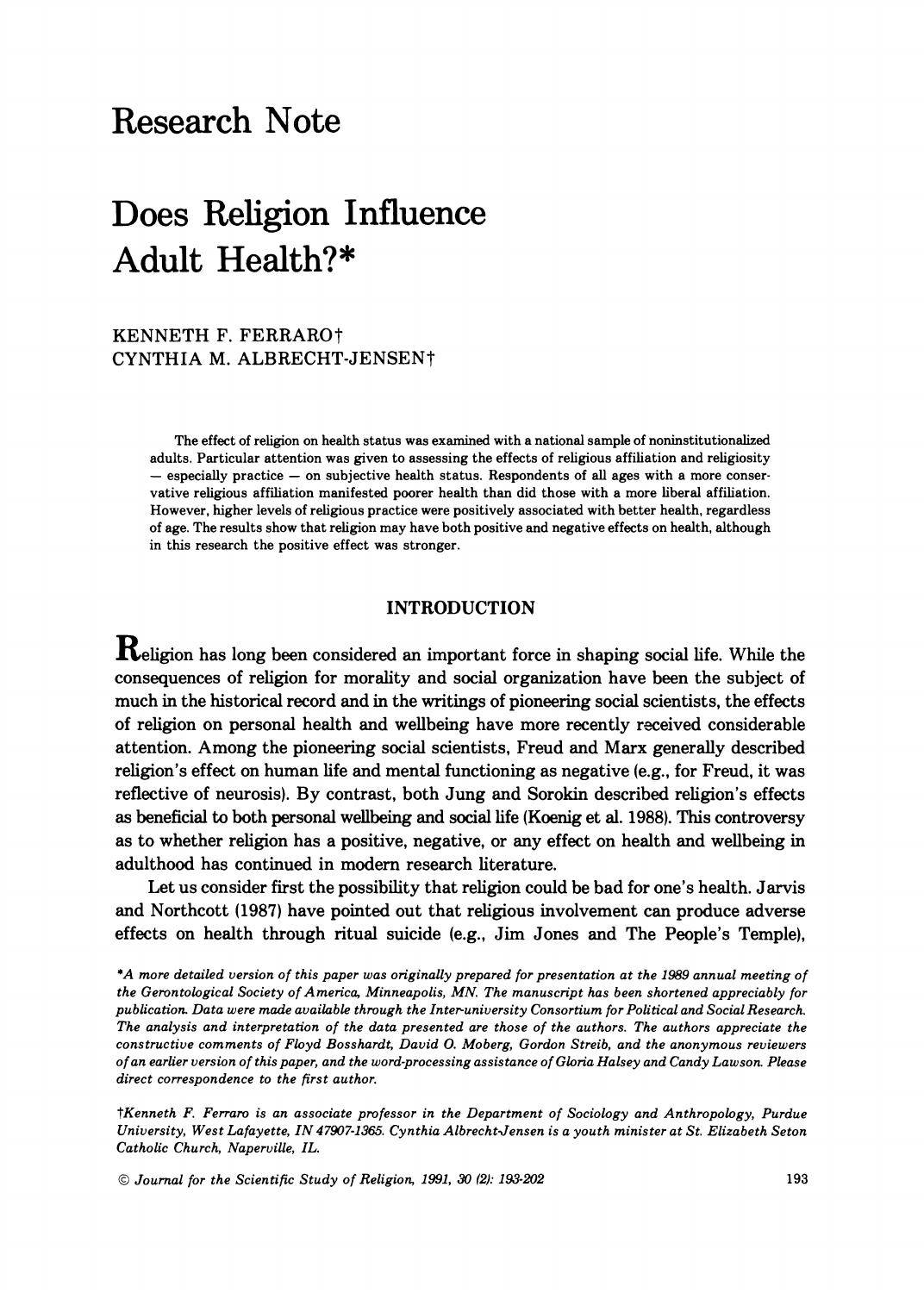endogamous marriage customs, or ritual participation in unhealthy practices. Levin and Markides (1985), studying older Mexican-Americans, speculated that guilt from trying to follow strict religious norms may have been the reason that those who were more religious showed a higher prevalence of hypertension. In addition, some religious groups such as Jehovah's Witnesses or Christian Scientists may discourage blood transfusions or other types of medical treatment. However, most of these adverse effects of religion on health are not likely to occur in the mainline American denominations with which the majority of the population identifies. Rather, most scientific controversy has hinged on whether there are positive effects of religion on health, or no significant effects.

Numerous studies have reported that religiosity, or one of the dimensions of religiosity, has a positive impact on mental health or psychological wellbeing in adulthood (Crawford et al. 1989; Ellison et al. 1989; Gurin et al. 1960; Idler 1987; Johnson and Mullins 1989; Markides 1983; Pollner 1989; Poloma and Pendleton 1989; Ross 1990; Steinitz 1980; Witter et al. 1985). There is also growing scientific evidence for a positive link between religiosity and physical health status, although these studies are fewer in number. Some denominations such as the Latter-day Saints and Seventh-Day Adventists have fairly rigorous proscriptions against behaviors known to affect health (e.g., smoking). Gardner and Lyon (1982) found a lower rate of cancer among some religious groups, a finding attributed to the dietary and hygienic practices of the more religiously involved. Koenig, Smiley, and Gonzales (1988) reviewed research on this subject, especially as it pertains to aging, and found substantial evidence to support a positive effect. Lower rates of hypertension and mortality have been found among people with higher levels of religiosity (Berkrnan and Syme 1979; Comstock and Partridge 1972; Jarvis and Northcott 1987; Levin and Vanderpool 1987; Zuckerman et al. 1984).

Idler (1987) has examined the relationships between religious involvement, health status, and depression among a sample of noninstitutionalized older adults. She also found positive effects for both public and private religiousness on health, although the relationships varied by gender. She identified four mechanisms for such positive effects to operate:  $(1)$  health behaviors  $-$  religiosity reduces health-destructive behaviors;  $(2)$ social cohesiveness - religiosity activates a social network for coping and support; (3) social cohesiveness – religiosity activates a social network for coping and support; (3)<br>coherence – religiosity activates a special meaning system to make sense of life; and coherence — religiosity activates a special meaning system to make sense of life; and<br>(4) theodicy — religiosity modifies perceptions of distress associated with physical suffering, often giving hope to the individual.

Finally, some studies have found no association between religiosity and either physical or mental health. Campbell, Converse, and Rodgers (1976) found religiosity to be generally inconsequential and, on a couple of indicators of wellbeing, to be negatively related. However, Hadaway (1978). in a reanalysis of the Campbell et al, data, discovered errors in interpretation: Religious-mindedness positively affected wellbeing. Blazer and Palmore (1976), in the Duke Longitudinal Study, examined the link between longevity and the religious activities and attitudes of mature adults. They found no relationship between religiosity and longevity even by the ninth round of the panel study.

Many of the more recent contributors to this literature have accounted for the inconsistency in the findings by reference to differences in conceptualization and measure ment. The concepts and measures for both religiosity and mental and physical health have varied considerably across studies. A recurrent theme since Glock's (1962) delinea-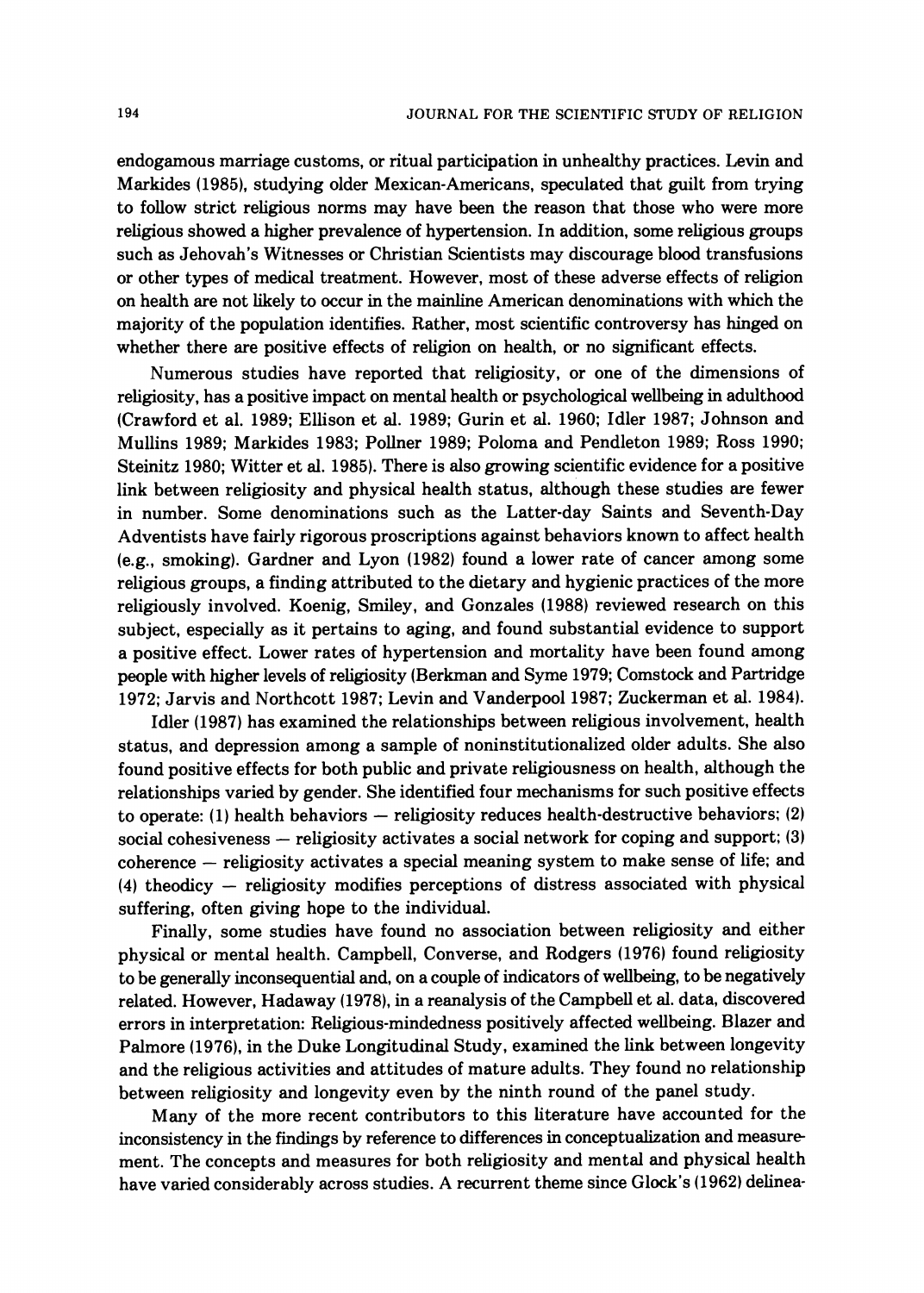#### RELIGION AND HEALTH 195

tion of religiosity is that it is a multidimensional phenomenon; it is therefore possible that only certain dimensions of religiosity have effects on health and wellbeing. In addition, the link between religion and health may be complicated by other variables, especially if they influence sampling. It is also conceivable that the "link" is actually spurious. Data on this subject are not experimental, meaning that questions of spuriousness and causal order remain.

First, let us consider age differences. The salience of religion throughout the life course may determine if, and to what degree, religion is related to health outcomes. For example, if older people become more religiously inclined while approaching death, either through serious illness or the frequent death of age peers, such a deepening of religiosity only in the last few months or years of life probably would not substantially affect health or mortality. On the other hand, it is possible that health behavior changes accompanying religious experiences earlier in life may make a difference in health and longevity. If this is the case, then people with little religious involvement would die earlier, making the older population more religious. At the same time, older people may find it difficult to maintain their religious activities because an increase in health problems could prohibit them from taking part in organizational forms of religion (Levin and Vanderpool1987).

Another consideration in studying religiosity and health is the role of social class. It is widely understood that higher social class ranking is associated with less conservative and less active religious orientations in America (Chalfant et al. 1981). Social class, however, is also strongly and positively related to health status. Thus, without controls for social class variables, it is likely that high religiosity and/or more conservative religious orientations will be associated with poorer health. Couple this with life course changes in the indicators of social class, and it is clear that any examination of religiosity and health must simultaneously consider social class. Failure to do so would attribute effects to religiosity that in actuality are class-based effects. Indeed, Poloma and Pendleton (1989) recently showed that adding income to prediction equations for quality of life attenuated some of the effects of prayer as a predictor.

The purpose of this research was to examine whether religiosity and measures of religious affiliation were associated with self-reported health status in a national sample of noninstitutionalized adults. Unlike some previous studies which investigated religion and health among only older respondents, the present research included elderly subjects as well as younger people for more complete age comparisons. Relevant controls for social class and other variables were implemented in a multivariate design.

#### METHOD

The data for this study came from the 1984 and 1987 General Social Surveys conducted by the National Opinion Research Center (NORC), selected because of the recency and the availability of religion and health questions suitable for this research (Davis and Smith 1972-87). The questions used here were asked in both years  $(1984, N = 1473;$ 1987, N = 1466). The population sampled included **all** English-speaking, noninstitutionalized adults, age 18 and older in the United States. Therefore, the results are not generalizable to institutionalized adults. A description of some of the questions used, along with the coding algorithm of the range of responses, is presented in the Appendix.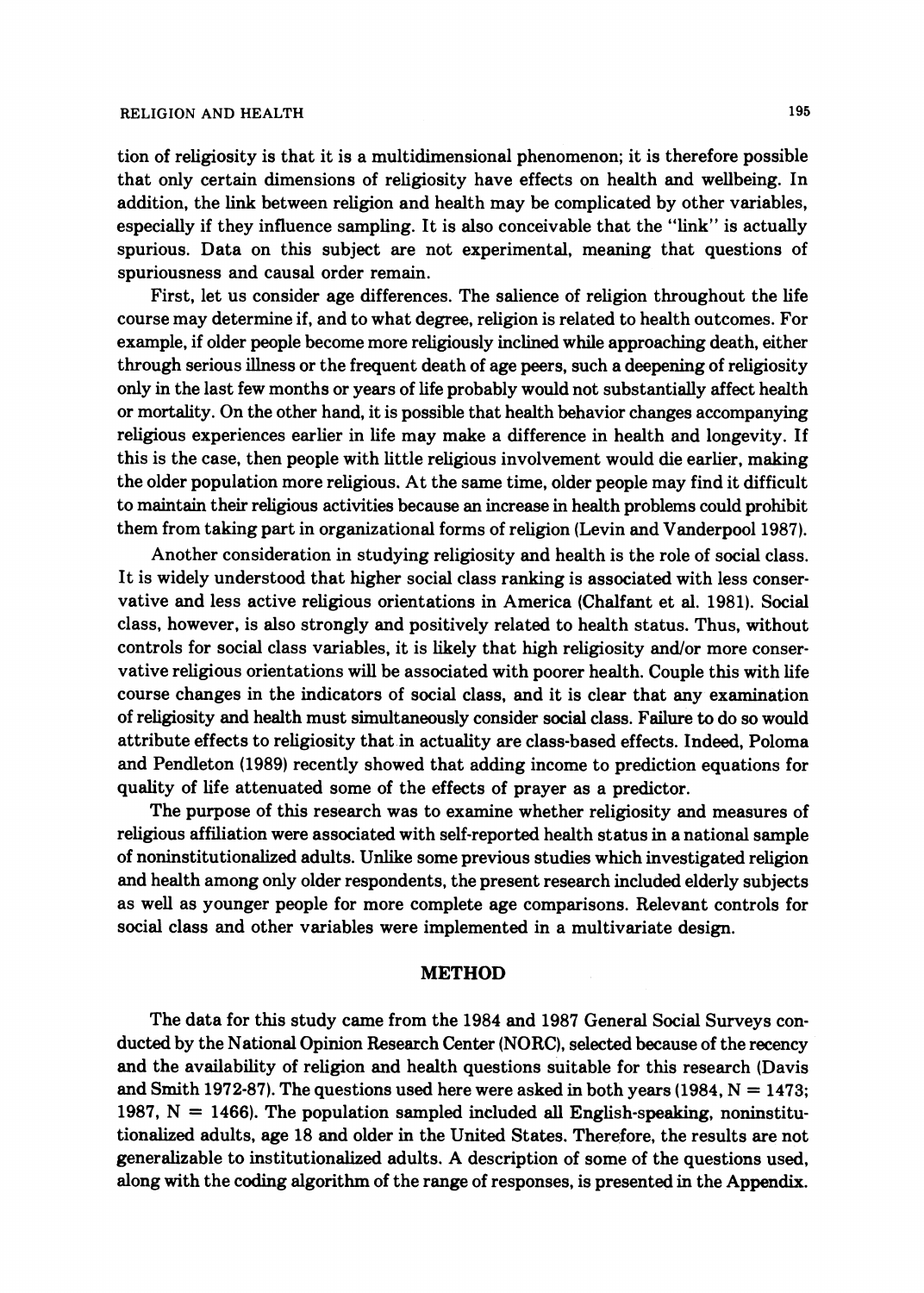Only brief mention of key variables is made here.

Variables concerning religion included religious affiliation and dimensions of religiosity. Religious affiliation was identified by respondents and then classified on the degree of conservatism by NORC (Davis and Smith 1972-87). While the trichotomous classification by NORC appears reasonable on face validity, some discriminant analyses confirmed the usefulness of the categorization for differentiating respondents on the dimensions of religiosity. In addition, respondents were asked for their religious affiliations during childhood. A dummy variable for a stable religious affiliation was then created to determine if lifelong affiliations were associated with better health.

Factor analysis of the religiosity items available revealed that three dimensions  $$ practice, experience, and ideology  $-\text{could}$  be considered in this research. (These three are congruent with part of Stark's and Glock's [1968] five-dimensional classification.) An additive index of four items was created for religious practice; it had an alpha reliability coefficient of .77. *(See*Carroll and Roozen [I9731 for similar measures.) Because only single-item indicators were used for the experiential and ideological dimensions of religiosity, they are referred to only by the indicators: a) closeness to God and b) life after death. Health status was measured with three self-reported items. Two items were fairly subjective ratings of health, while the third measured the recency of a hospitalization or disability episode. An additive index of these items had a reliability of .70. Most of the remaining items are fairly straightforward and are noted in the "Results" section or in the Appendix; only two others deserve brief comment.

As mentioned earlier, religion can have positive effects on health because it places people in support groups which give them access to emotional, cognitive, and material support in their times of need (Ellison et al. 1989). In order to consider other sources of social participation, this study used secular group membership as a control for the social support offered by a membership in any group. Controlling for this extra social support allowed us to see the effect that religion has on health, net of some secular social linkages. Finally, a control variable for life trauma was included in this study because of the negative effect stress may have on physical and mental health assessments (Ellison et al. 1989; Koenig et al. 1988).

The analysis began by examining differences in the dependent variables between the two surveys. Multiple regression of the dependent variables on the relevant predictors, and a dummy variable distinguishing the two years, revealed no significant differences over time. The surveys were then combined for the remainder of the analysis. (A few additional variables [e.g., occupational prestige] used in the preliminary analyses were deleted from the analysis because they did not have a significant effect on any of the dependent variables in the multivariate analysis.)

#### **RESULTS**

Although the focus of the study was the link between religiosity and health, we first regressed the religiosity variables on the covariates. These results are given in the first three columns of Table 1 and will be mentioned only briefly. (Since life after death is a binary variable, discriminant analysis was used to compare results with the regression approach. Both methods yielded similar results.) Only gender and a more conser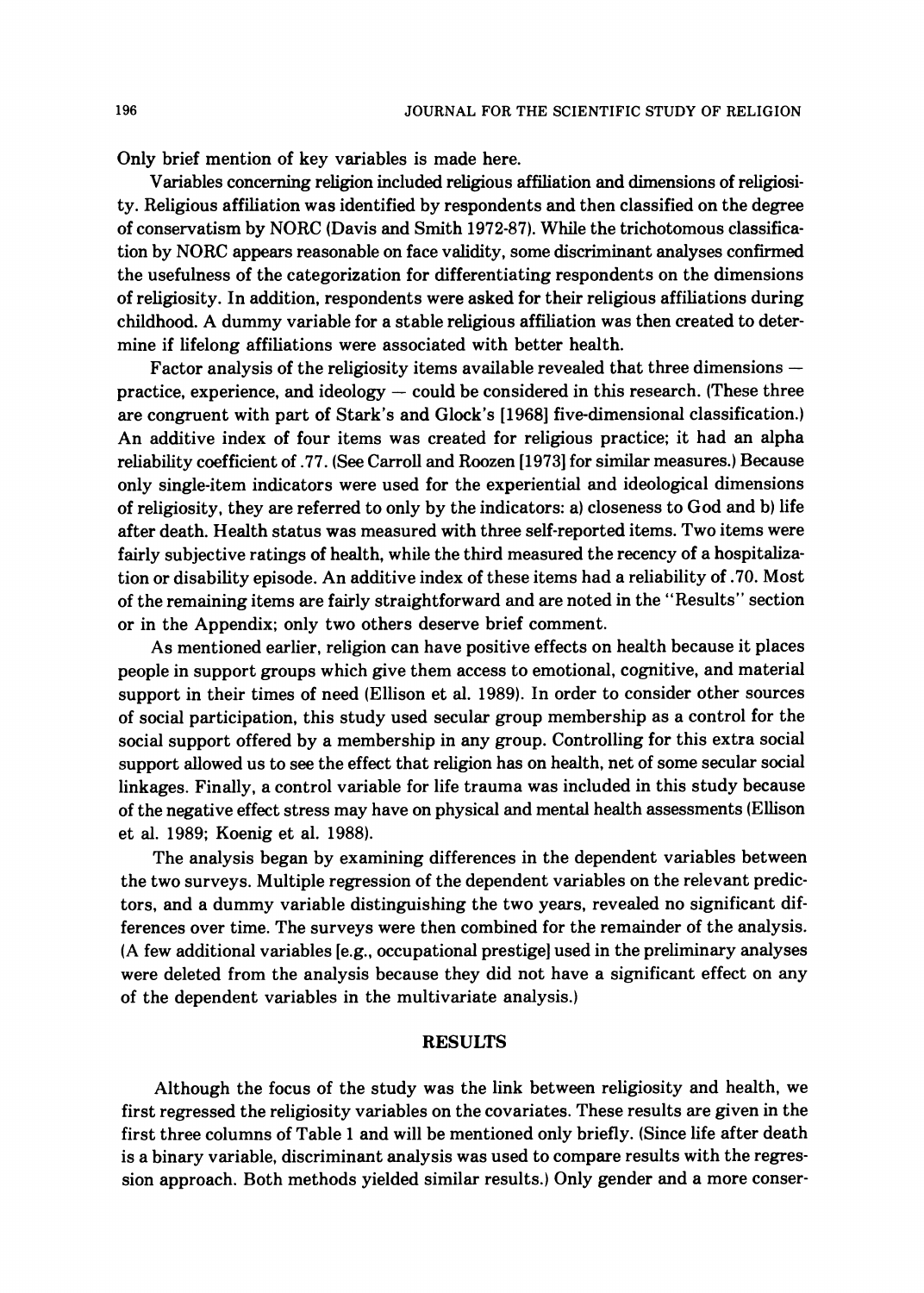vative religious affiliation had significant associations (in the same direction) with **all**  three indicators of religiosity. Age differences were found for practice and closeness to God: Older people had relatively higher levels of religiosity. The effects for race and the social class indicators varied. There was no evidence in these data that life trauma

| Independent                     | <b>Practice</b>   | <b>Closeness</b> | Life after | <b>Health</b>      |
|---------------------------------|-------------------|------------------|------------|--------------------|
| <b>Variables</b>                |                   | to God           | death      | <b>Status</b>      |
|                                 |                   |                  |            |                    |
| <b>Personal Characteristics</b> | $.068***a$        | $.008**$         | $-.000$    | $-.024**$          |
| Age                             | .250 <sup>b</sup> | .168             | $-.004$    | $-.156$            |
| Gender (female) <sup>C</sup>    | $2.054**$         | $.279***$        | $.067**$   | .013               |
|                                 | .217              | .170             | .082       | .002               |
| Race $(white)^C$                | $-.700**$         | $-.102*$         | $.099**$   | $.486***$          |
|                                 | $-.054$           | $-.045$          | .088       | .066               |
| Income                          | $-.037$           | $-.017*$         | $-.003$    | $.173***$          |
|                                 | $-.022$           | $-.056$          | $-.019$    | .183               |
| Education                       | $.129**$          | $-.018**$        | $.009**$   | $.091**$           |
|                                 | .088              | $-.069$          | .066       | .109               |
| Employed <sup>C</sup>           | .158              | $.093*$          | .017       | $.754**$           |
|                                 | .016              | .055             | .020       | .139               |
| Married <sup>C</sup>            | $.762**$          | .042             | .033       | $-.135$            |
|                                 | .081              | .025             | .041       | $-.025$            |
| Trauma                          | $-.197$           | $-.037$          | $-.022$    | $-.194**$          |
|                                 | $-.029$           | $-.032$          | $-.037$    | $-.051$            |
| Memberships                     | $.359***$         | .016             | .007       | $-.038$            |
|                                 | .136              | .035             | .030       | $-.026$            |
| <b>Religious Affiliation</b>    |                   |                  |            |                    |
| Stable <sup>c</sup>             | .165              | $.087**$         | $-.013$    | $-.152$            |
|                                 | .017              | 052              | $-.016$    | $-.028$            |
| Conservative <sup>C</sup>       | $1.739**$         | $.225***$        | $.091***$  | $-.171*$           |
|                                 | .291              | .214             | .174       | $-.051$            |
| Religiosity                     |                   |                  |            |                    |
| Practice                        |                   |                  |            | $.061***$<br>.108  |
| Closeness to God                |                   |                  |            | .027<br>.008       |
| Life after death                |                   |                  |            | $-.144$<br>$-.022$ |
| Constant                        | 1.162             | 3.453            | .387       | 8.270              |
| $R^2$                           | .206              | .131             | .045       | .172               |

### TABLE **1**  REGRESSIONS OF RELIGIOSITY AND HEALTH STA'TUS ON INDEPENDENT VARIABLES

<sup>a</sup>Unstandardized coefficient.

b<sub>Standardized</sub> coefficient.

<sup>c</sup>All binary variables are coded 0 and 1, with  $1 =$  variable description.

 $^*p \le .05$ 

$$
^{**}p~\leq~.01
$$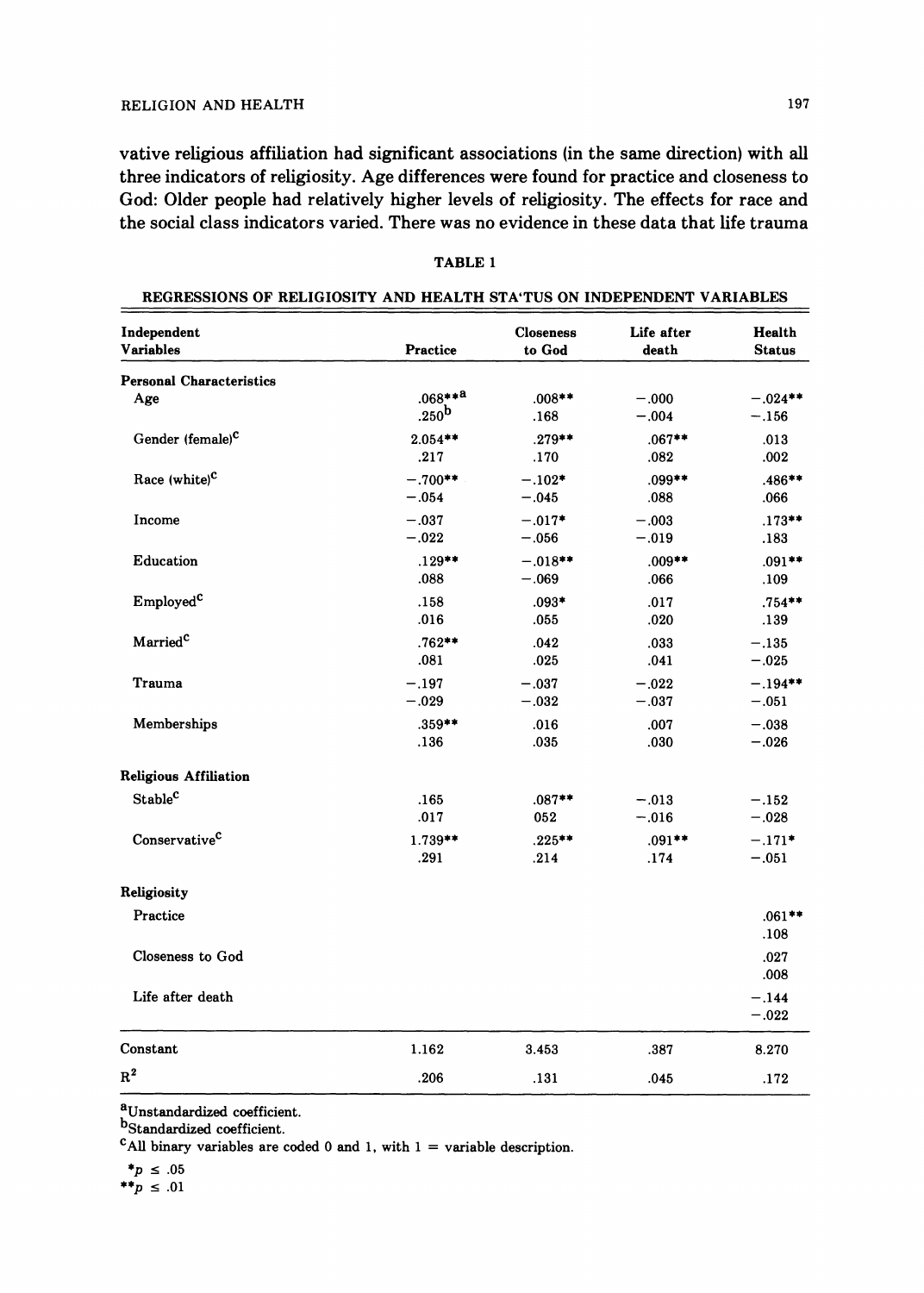is associated with greater religiosity, congruent with Hadaway's (1978) interpretation that religion operates primarily as a resource to the American public, not as a compensatory ideology for the deprived.

The results from the fourth equation (column) allow us to assess the effects of religion on health in this sample, net of the contribution of the relevant covariates. **All** significant relationships between the personal characteristics and health were in the expected direction. Better health was reported by younger people, whites, those with higher income and education, employed persons, and those who had experienced less trauma in the last five years. The largest effects among the personal characteristics were for income and age.

One might expect that married persons would score more favorably than nonmarried persons (divorced, widowed) on health status. Similarly, memberships in "secular" voluntary associations, as a form of social integration, might be expected to be associated with better health. Comparison of the first and fourth columns indicates that marital status and memberships had no direct effect on health status but that their effects were indirect via practice.

When the religion variables are considered, we can see a significant effect for a conservative religious affiliation. Note that this is a negative effect, meaning that a more conservative religious affiliation is associated with poorer health once all other variables are considered. Finally, practice emerges as significant in this equation. In other words, regardless of one's religious affiliation and the intensity of one's beliefs, higher levels of practice are related to better self-reported health status. The respondents' levels of  $practive - the degree to which they proxy and participate in religious services - were$ significantly related to better health status, regardless of age.

Taking the two significant effects of religion variables together, one may conclude that while higher levels of practice are generally associated with better health, within varying levels of practice, people with a more conservative affiliation have poorer health. Note from the relative size of the standardized coefficients that the effect of practice is not trivial; it is greater than the effects for religious affiliation and race, and about equal to that for education  $-\log$  considered a pivotal factor in predicting health status.

#### **DISCUSSION**

This research has sought to determine if religion has an effect on health status in a national sample of adults. The answer to that question depends, in part, upon what measure of religion is used. These results show that religion can have both positive and negative associations with health. In a multivariate analysis with controls for income and education, it was discovered that a conservative religious affiliation is more likely to be associated with poorer health status. Members of conservative denominations are more likely to be lower on the social class ladder, and it is clear that lower social class is correlated with poorer health. The results presented here, however, included simultaneous controls for two social class indicators and still revealed a negative effect of a conservative religious affiliation on health. This relationship deserves additional investigation.

There are numerous possible explanations for this relationship, but only a few will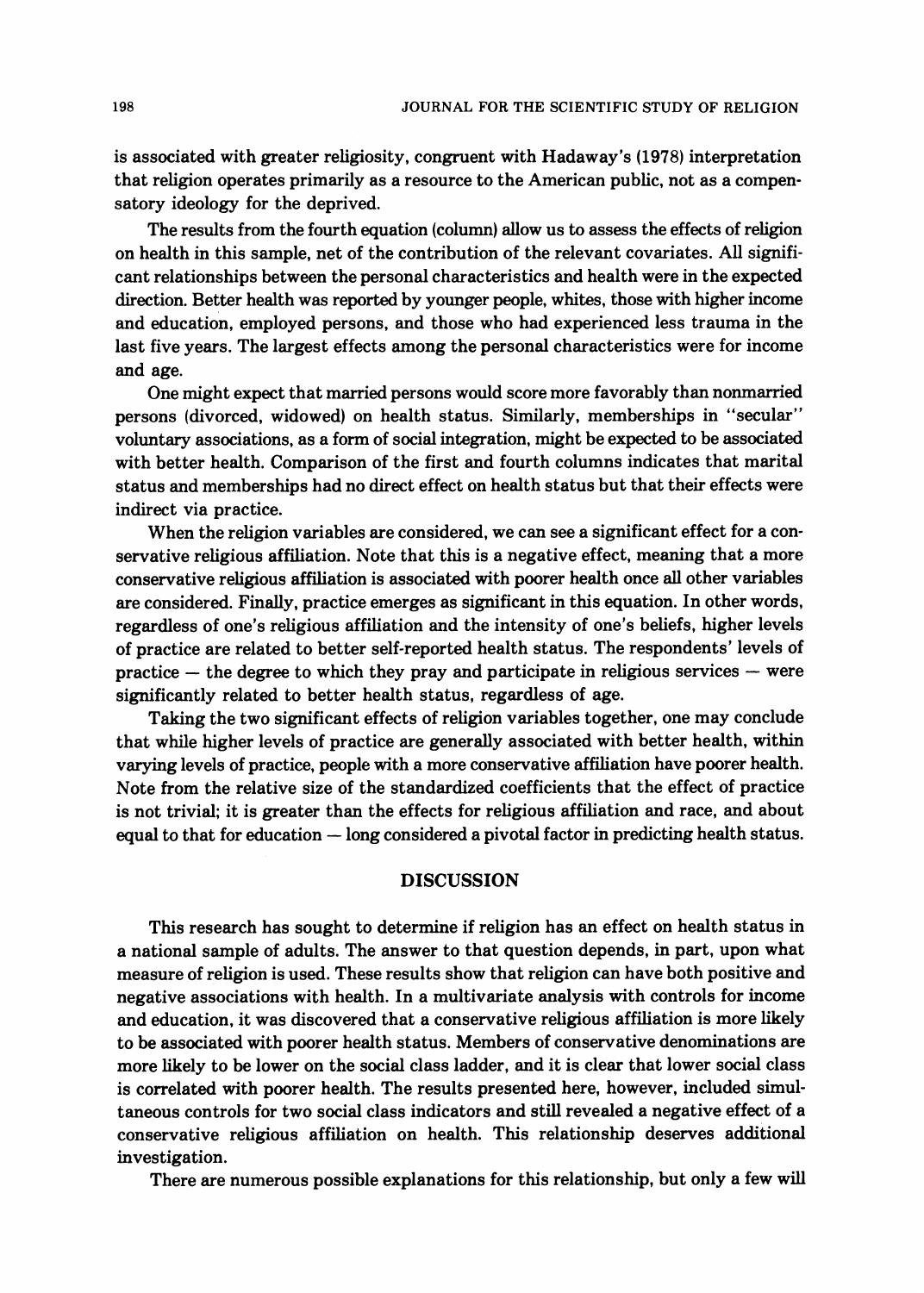be articulated here. First, people affiliated with more conservative denominations could resist medical intervention, as is the case with a few sects which disdain blood transfusions, surgery, or "heroic" measures. Second, people associated with conservative denominations might be more fatalistic in dealing with illness trajectories, feeling that they are inexorably determined by higher powers. Third, the conservatively affiliated respondents could be less likely to engage in a full range of health protective behaviors. They would probably avoid smoking and alcohol consumption, but what about overeating or sedentary lifestyles? Fourth, the conservatively affiliated respondents might understand medical interventions less well. Concomitantly, they might follow medical regimens less scrupulously.

Beyond these explanations, the effect of conservative religious affiliation could also be an artifact of not completely identifying social class influences. Although this study controlled for income, education, and employment status, there may be other effects of social class on health, especially when we consider this relationship over the life course. Current income would not necessarily reflect poor income a decade earlier in the person's life, or the lack of health insurance either at the time of the survey or previously in the individual's life. More studies are needed which would consider the relationship between religion and health in more detail so that some of these speculations can be tested. Longitudinal studies with controls for social class variables and medical insurance would be most beneficial.

Where religiosity is concerned, however, we can conclude that at least one dimension does have positive effects on health: The practice dimension was significantly associated with better health among these respondents. In other words, people who pray and participate more actively in their religions have better health. Thus, whether one is affiliated with a liberal or a conservative denomination, higher practice is consistently associated with better health. This finding confirms the work of others who have demonstrated a positive link between religiosity ancl better health (e.g., Berkman and Syme **1979;** Idler **1987;** Jarvis and Northcott **1987).** 

Of the three dimensions of religiosity studied, however, practice was the only one to show a significant contribution to health. Because our measures of the other two dimensions were based only on single-item indicators, some caution is warranted. Yet, it appears that how close one feels to God, or the nature of one's creedal beliefs, are not so consequential to health.

This research led us to the conclusion that religion is a factor to be seriously considered in the study of health; religion's effect may be both positive and negative. depending upon the aspects of religion considered (Mullen **1990).**Practice, in particular, is associated with better health status for younger and older adults alike, despite the fact that a conservative religious affiliation is negatively related to health. While neither of these effects is very strong, the religiosity effect is the stronger of the two, and both merit further investigation. It appears that **a** consistently high level of religiosity may mediate the process of functional decline due to chronic conditions commonly associated with growing older. It is also then reasonable to expect that part of the association between age and religiosity (see Table **1)** may be due to the selective survival of the most religious persons (Moberg **1990).** In other words, mature adults often maintain their religion in later years, and doing so may be beneficial to their health.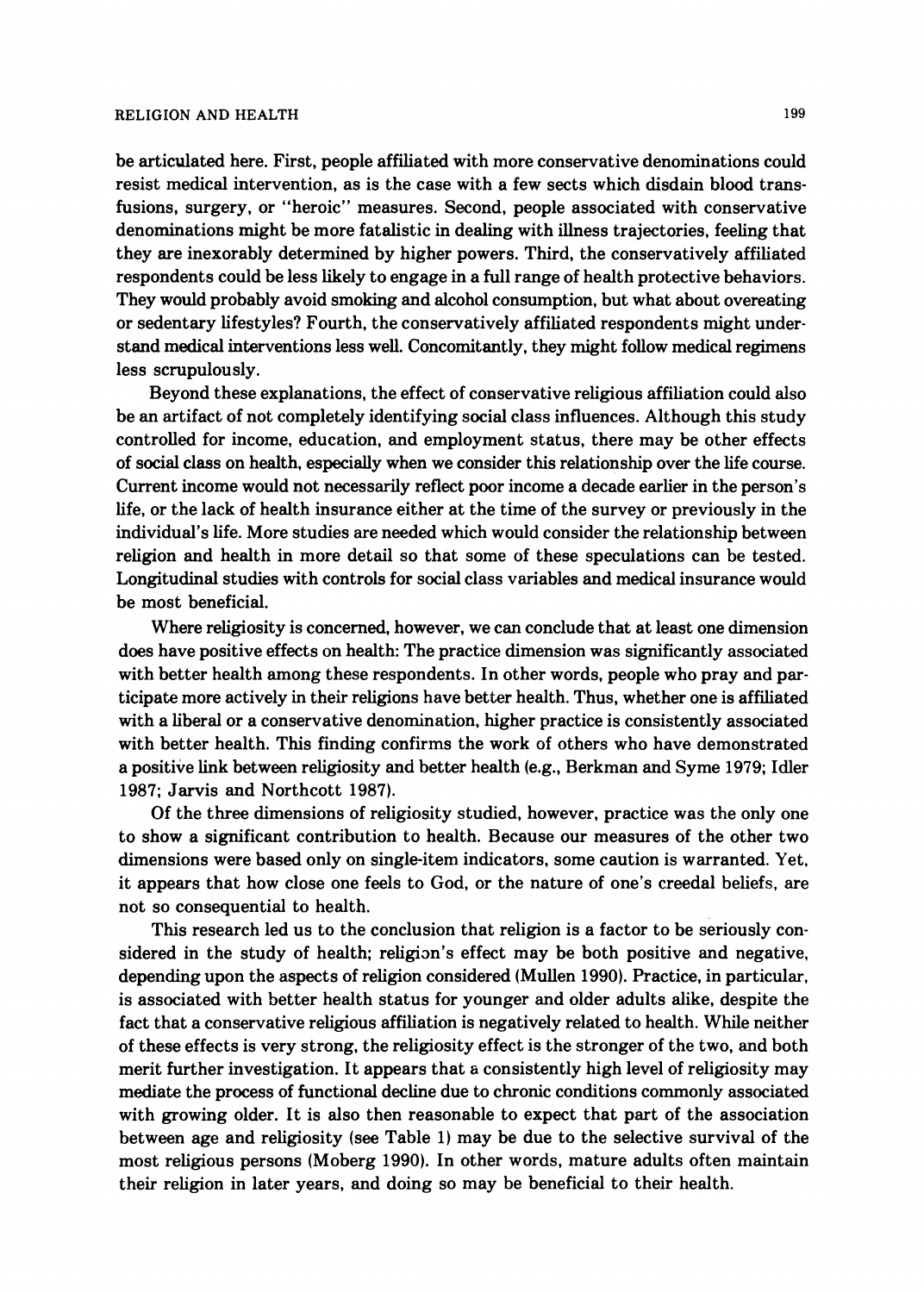Levin and Vanderpool (1987) and Levin and Markides (1986) have been critical of many previous studies which report a positive effect of religion on health. However, their criticisms hinge on studies which do not examine the various dimensions of religiosity or do not do so in a multivariate analysis. The present study attempted to consider three dimensions in a multivariate design. In spite of these efforts to improve upon previous research, there were three weaknesses of this investigation which are common to social epidemiological studies: (1)cross-sectional data, **(2)**limited indicators for religion variables (i.e., dimensions of religiosity), and **(3)**reliance upon self-reported health measures. Further research is needed; longitudinal studies which would follow respondents into institutional facilities would be especially valuable, since most investigations study either institutionalized or noninstitutionalized persons.

Two variables which have previously shown the apparent relationship between religious activity and health to be spurious are social class and social support. In this study, the impacts of religious affiliation and religiosity on health were apparent once income, education, and employment were controlled. With social class differences also accounted for, we have suggested that social integration or support is the reason that religion may positively affect health. In other words, religion may connect people to social groups which can play a salutary role in their lives. With an indicator similar to what others have applied (e.g., Ellison et al. 1989), the relationships between religious variables and self-reported health remained once controls for social memberships were imposed. Measures reflecting higher social integration (i.e., married, more social memberships) had indirect effects on health via practice.

Finally, Levin and Markides (1985) have asserted that the relationship between religious attendance and health may represent relationships between health and functional health (e.g., the ambulatory capacity to attend services). While no useful measure of functional health was available in these data, two points bear consideration. First, multivariate controls were applied for the degree of trauma experienced by respondents during the previous five years. This does not rule out the functional capacity interpretation, but it does suggest that any restriction in daily activities which accompanied the trauma cannot explain away the relation between religious variables and health. Second, the present study discovered a negative effect of conservative religious affiliation on health and a positive effect of religious practice on health. The fact that the direction of the effects of religion on health varied by the indicators used also minimizes the plausibility of interpretations based soley upon physical capacity.

It appears from this study that different types of religious phenomena have varying effects on health. Thus, pioneering social scientists such as Freud and Marx, as well as Jung and Sorokin, were probably correct in their different views, but each apparently understood only part of the reality of how religion affects health. Some restraint is warranted in offering conclusions about either the ubiquitous or the immediate impact of religion on health. The salutary effect, if it exists, probably takes considerable time to operate over the life course. Longitudinal studies will be needed to examine more accurately these processes and the effects of religion on health.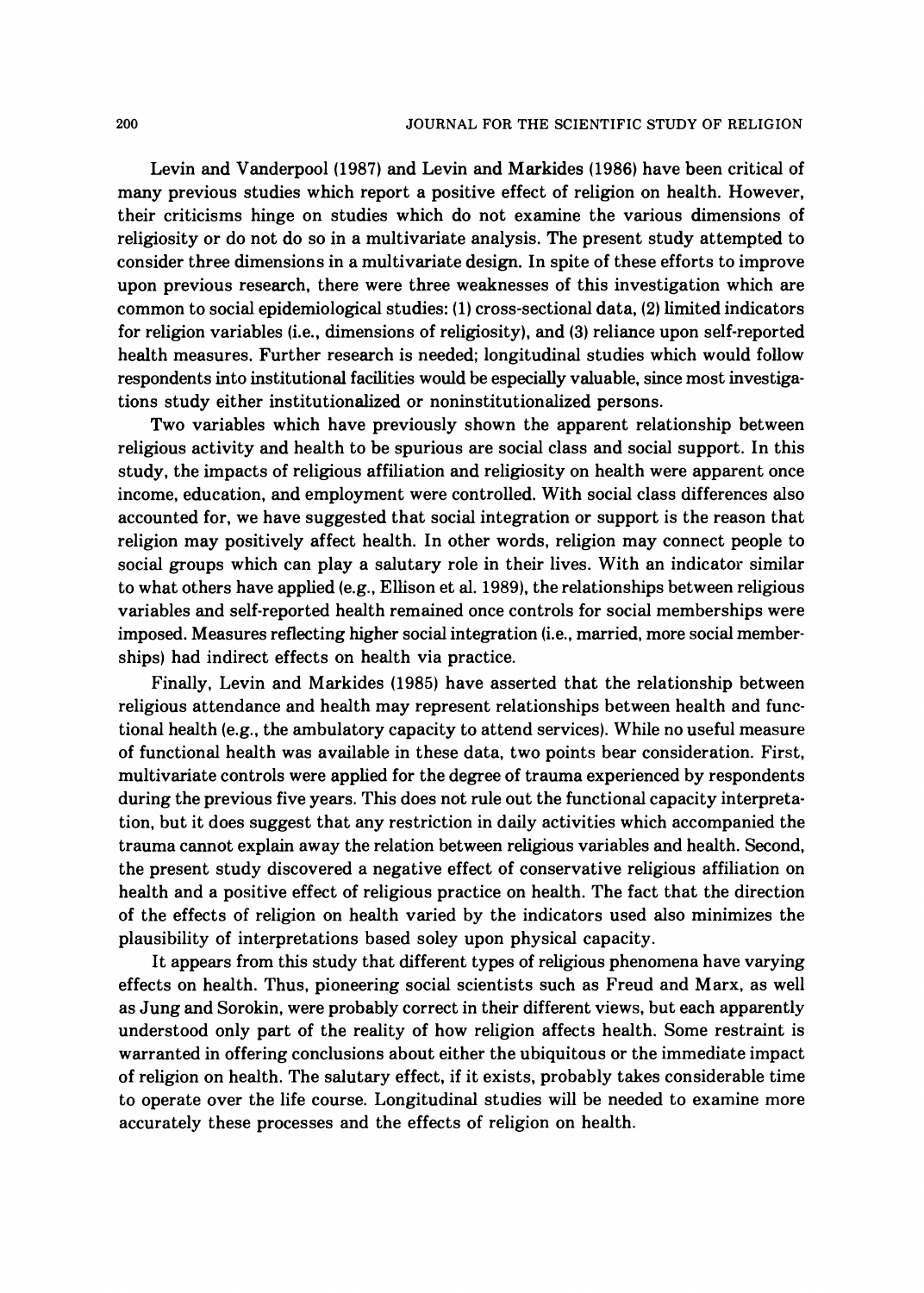#### **REFERENCES**

Berkman, Lisa F. and S. Leonard Syme<br>1979 Social networks, host resis

Social networks, host resistance, and mortality: A nine-year follow-up study of Alameda county residents. American Journal of Epidemiology 109(1):204(Set 2).

Blazer, Dan and Erdman Palmore

- Religion and aging in a longitudinal panel. The Gerontologist 16(1):82-85.
- Campbell, Angus, Philip Converse, and Willard Rodgers<br>1976
	- The quality of American life: Perceptions, evaluations, and satisfactions. New York: Russell Sage Foundation.
- Carroll, Jackson W. and David A. Roozen
- National sample questions on religion: An inventory of material available from the Roper Public Opinion Research Center. Journal for the Scientific Study of Religion 12(1):325-338.
- Chalfant, H. Paul, Robert E. Beckley, and C. Eddie Palmer<br>1981
	- Religion in contemporary society. Sherman Oaks, CA: Alfred Publishing.
- Comstock, George W. and Kay B. Partridge
- 1972 Church attendance and health. Journal of Chronic Diseases 25(1):665-672.
- Crawford, Mark E., Paul J. Handal, and Richard L. Wiener<br>1989 – J
	- The relationship between religion and mental health/distress. Review of Religious Research 3111):16-22.
- Davis, James Allan and Tom W. Smith
	- 1972- General social surveys, cumulative code-87 book. Chicago: National Opinion Research Center.
- Ellison, Christopher G., David A. Gay, and Thomas A. Glass
	- Does religious commitment contribute to individual life satisfaction? Social Forces 68il):lOO-123.
- Gardner, John W. and Joseph L. Lyon
- 1982 Cancer in Utah Mormon women by church activity level. American Journal of Epidemiology 116(1):258-265(Set 2).
- Glock, Charles Y.
- 1962 On the study of religious commitment. Religious Education (Research Supplement) 57:S98-110.
- Gurin, Gerald, Joseph Veroff, and Sheila Field 1960 Americans view their mental health. New
- York: Basic Books. Hadaway, Christopher Kirk
- 1978 Life satisfaction and religion: A reanalysis. Social Forces 57(2):636-643.

Idler, Ellen L.

1987 Rehgious involvement and the health of the elderly: Some hypotheses and an initial test. Social Forces 66(1):226-238.

- Religion and differences in morbidity and mortality. Social Science and Medicine 25(7):813-824.
- Johnson, Doyle Paul and Larry C. Mullins
- Subjective and social dimensions of religiosity and loneliness among the well elderly. Review of Religious Research 31(1):3-15.
- Koenig, Harold George, Mona Smiley, and Joann Ploch Gonzales<br>1988 Religio
- Religion, health, and aging: A review and theoretical integration. Westport, CT: Greenwood Press.
- Levin, Jeffrey S. and Kyriakos S. Markides
	- Religious attendance and subjective health. Journal for the Scientific Study of Religion 25(1):31-40.
- Levin, Jeffrey S. and Harold Y. Vanderpool
	- 1987 Is frequent religious attendance really conducive to better health?: Toward an epidemiology of religion. Social Science and Medicine 24(7):589-600.
- Markides, Kyriakos S.
	- Aging, religiosity, and adjustment: A longitudinal analysis. Journal of Gerontology 38(5):621-625.
- Moberg, David O.<br>1990 Religion
	- Religion and aging. In  $Gernology$ : Perspectives and issues, edited by Kenneth F. Ferraro. 179-205. New York: Springer.
- Mullen, Kenneth
	- Religion and health: A review of the literature. International Journal of Sociology and Social Policy 10(1):85-96.
- Pollner, Melvin
	- 1989 Divine relations, social relations, and wellbeing. Journal of Health and Social Behavior 30(1):92-104.
- Poloma. Margaret M. and Brian **F.** Pendleton
- Exploring types of prayer and quality of life: A research note. Review of Religious Research 31(1):46-53.
- Ross, Catherine E.<br>1990 Religion
	- Religion and psychological distress. Journal for the Scientific Study of Religion 29(1): 236-245.
- Stark, Rodney and Charles Y. Glock
	- 1968 American piety: The nature of religious commitment. Berkeley: University of California Press.
- Steinitz, Lucy Y.
	- 1980 Religiosity, well-being, and Weltanschauung among the elderly. Journal for the Scientific Study of Religion 19(1):60-67.
- Witter, Robert A., William A. Stock, Morris A. Okun, and Marilyn J. Haring
	- 1985 Religion and subjective well-being in